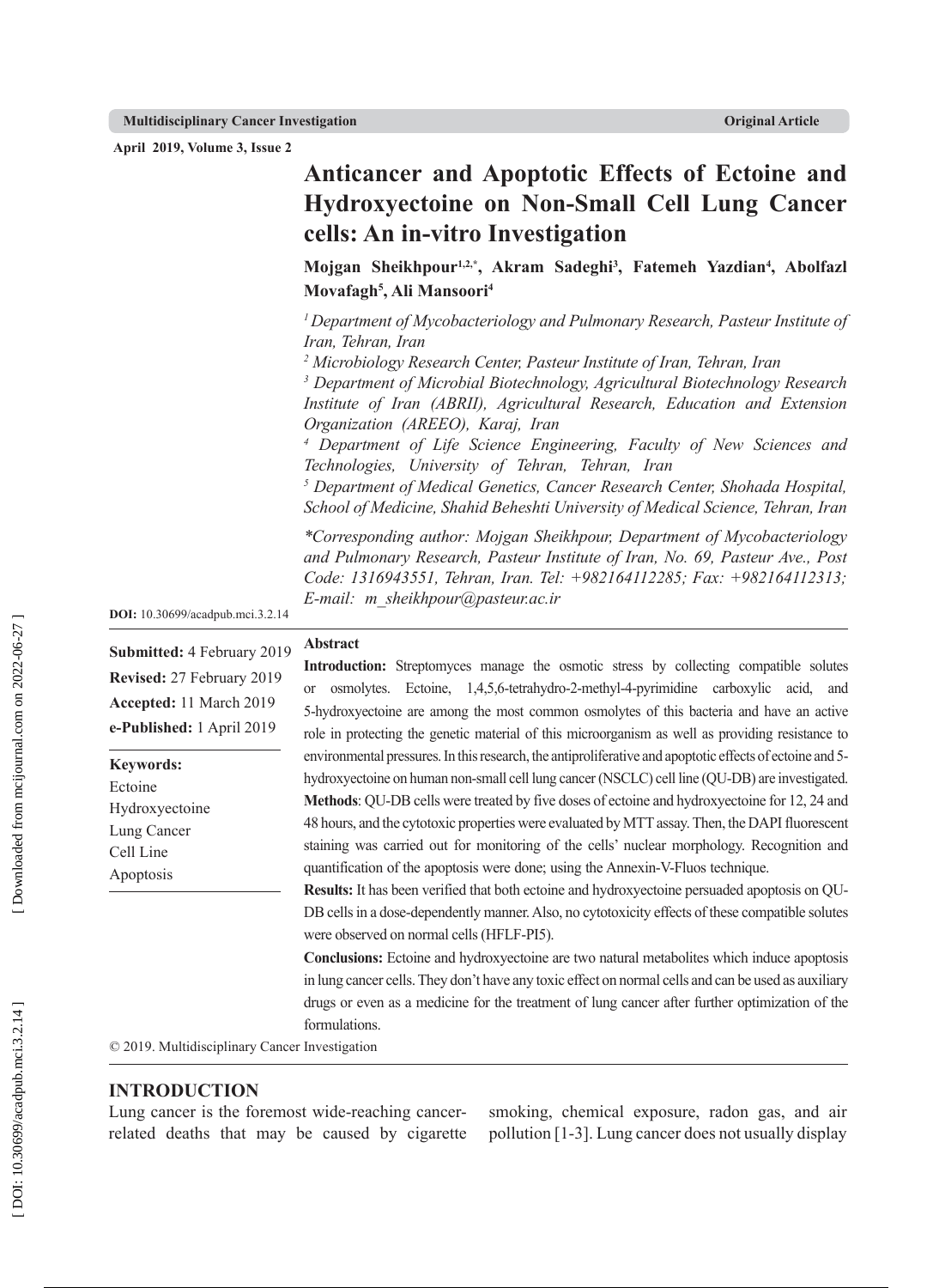any important symptoms before the metastasis stage. So, on time diagnosis would be the main issue for increasing the survival of patients with lung cancer [4]. Remedial methods which have been broadly used for the treatment of lung cancer include chemotherapy, radiotherapy, and surgery as well as several drugs such as cisplatin, etoposide, celecoxib, and paclitaxel [5-9]. With all this, there are several disadvantages using these techniques. For example, chemotherapy has definite side effects such as severe toxicity [10]. Recent studies have shown that herbal drugs are attractive manners for medical treatment of lung cancer with few side effects. The killing of the cancerous cell via the programmed cell death pathway; known as apoptosis, is the best goal of anticancer agent's usage with an insignificant side effect on normal cells. Various studies have shown that people with cancer usually have an interest in using plants or herbal products to achieve health and recovery [11]. Moreover, numerous natural compounds and metabolites of plants, fungi, and bacteria are useful and effective in sensitizing the conventional agents [12].

Various microorganisms store a particular class of biological osmolytes, the compatible solutes, to tolerate high osmolarity of ecological niches and prevent cellular hydration and turgor [13- 15]. Along with their mentioned applications as osmoprotectants, compatible solutes are also protein-stabilizer to maintain the proper folding of polypeptides both in vitro and in vivo under denaturing conditions [16-19]. So, according to the documentation, they are mentioned as chemical chaperones, and as protectants against heat and cold stress [16, 20-23 ]

The ectoine  $[(S)-2-$  methyl-1,4,5,6tetrahydropyrimidine-4-carboxylic acid], tetrahydropyrimidines ectoine, and its hydroxylated derivative 5-hydroxyectoine [(4S,5S)-5- hydroxy-2 methyl-1,4,5,6-tetrahydropyrimidine -4-carboxylic acid] are among the most commonly bacterially used compatible solutes [23].

They also are the most frequent osmolytes which are usually found in Streptomyces [24]. Some studies presented promising results about the preventive effect of ectoine on the induction of antiinflammation and anti-apoptotic signaling in the immune system [24].

Although ectoine has been introduced as a defensive agent in animals and humans [25], there are limited documents to prove their therapeutical potentials. As described, in the present research, the goal was to investigate the antiproliferation effects of ectoine and hydroxyectoine in QU-DB cells as an in vitro model of non-small cell lung cancer (NSCLC).

This research was designed to provide future therapeutic strategies for clinical management of lung cancer.

### **METHODS**

#### **Chemotherapeutic Agent and Cell Culture**

Ectoine and hydroxyectoine were attained from the BIOTREND chemical AG (Zurich, Switzerland). Concentrations of 1 to 20 µmol/L were prepared from each of them. Human lung carcinoma cell line (QU-DB) was prepared from the National Cell Bank of Iran (NCBI) and was cultured in Dulbecco's Modified Eagle's medium (DMEM); complemented with 10% fetal bovine serum in a moistened atmosphere of 5% CO2 and 95% air at 37˚C. Human lung cell line (HFLF-PI5) was used as the control group (Data not showed). HFLF-PI5 was cultured in RPMI in the same conditions.

## **Cell Viability**

QU-DB cells were treated in triplicate for each test with different concentrations (1-20 micromolar) of ectoine and hydroxyectoine. To determine the effect of this compatible solutes on cell proliferation, the MTT assay was done after the treatment. Accordingly, 10 μl of MTT reagent; 3-(4,5-dimethylthiazol-2 yl)-2,5-diphenyl tetrazolium bromide), was added to each well. Following another incubation period of 4 hours at 37°C, the supernatant was removed from each well. The colored formazan crystals, which were produced from MTT, were dissolved in Dimethyl sulfoxide (DMSO; sigma. USA) and absorbance was then measured at 570 nm by an ELISA plate reader (ELX800TM, USA).

## **DAPI Staining**

The blue-fluorescent DAPI was used for the morphological detection of ectoine and hydroxyectoine-induced apoptotic cells according to the standard protocol [12].

## **Flow Cytometry**

For the recognition and quantification of apoptosis and its distinction from necrosis, the Annexin-V-Fluos staining method was used. Accordingly,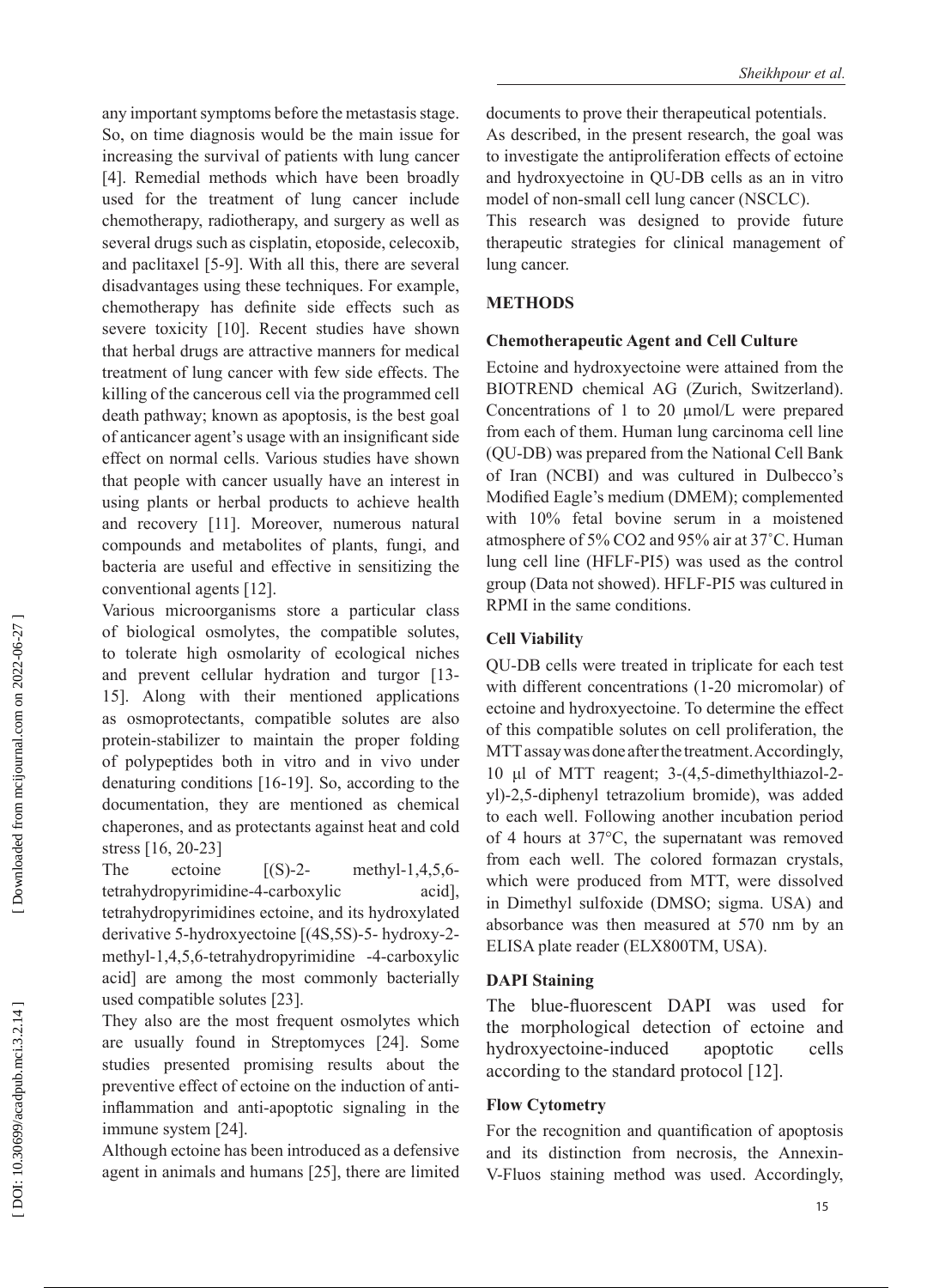20 µl of Annexin-V-Fluos labeling reagent was prediluted in 1ml incubation buffer and added to 20 µl of propidium iodide (PI) solution. The cell pellets which were treated by ectoine and hydroxyectoine were resuspended in 100 µl of Annexin-V-Fluos solution after incubation for 15 min at 25°C. The evaluation was done on a flow cytometer (BD, USA) and data analysis was done by a Flowmax software [26, 27].

## **RESULTS**

### **MTT Assay**

As shown in Figure 1 and Figure 2, the repressed proliferation of these cancer cell lines were significantly different in concentrations ranging from 1 to 2 µmol/L and during the 24 hours of incubation.



**Figure 1**: The Absorbance of QU-DB Cells at 570 nm After 24 Hours of Treatment With Different Concentrations of Ectoine

The blue line indicates the absorbance of normal cells in a similar condition.



**Figure 2**: The Absorbance of QU-DB Cells at 570 nm After 24 Hours of Treatment With Different Concentrations of Hydroxyectoine The blue line indicates the absorbance of normal cells in a similar condition.

The results showed that the minimum percentage of cell viability after treatment with various concentrations of ectoine was 77% being obtained at the concentration of 2 µmol/L. After treatment with different concentrations of hydroxyectoine, the minimum percentage of cell viability was 67.7% at the same concentration.

### **DAPI Staining**

As displayed in Figure 3, the extreme rise in the number of apoptotic cells were found in the same concentration of 2mM for both ectoine and hydroxyectoine.



**Figure 3**: A) DAPI Staining of QU-DB Cells Affected by Ectoine Treatment for 24 Hours; B) DAPI Staining of QU-DB Cells Treated With Hydroxyectoine for 24 Hours →indicates normal cells,↔ indicates apoptotic cells

Flow Cytometry Analysis of Apoptotic Cancer Cells The Flow Cytometric analysis evidently discriminates standard (living) cells with low Annexin and low PI staining, apoptotic cells with high Annexin and low PI staining, and necrotic cells with high Annexin and high PI staining. As represented in Figure 4, the maximum apoptosis induction was observed in the concentration of 2 mM for both ectoine (20.97%) and hydroxyectoine (20.97%).

16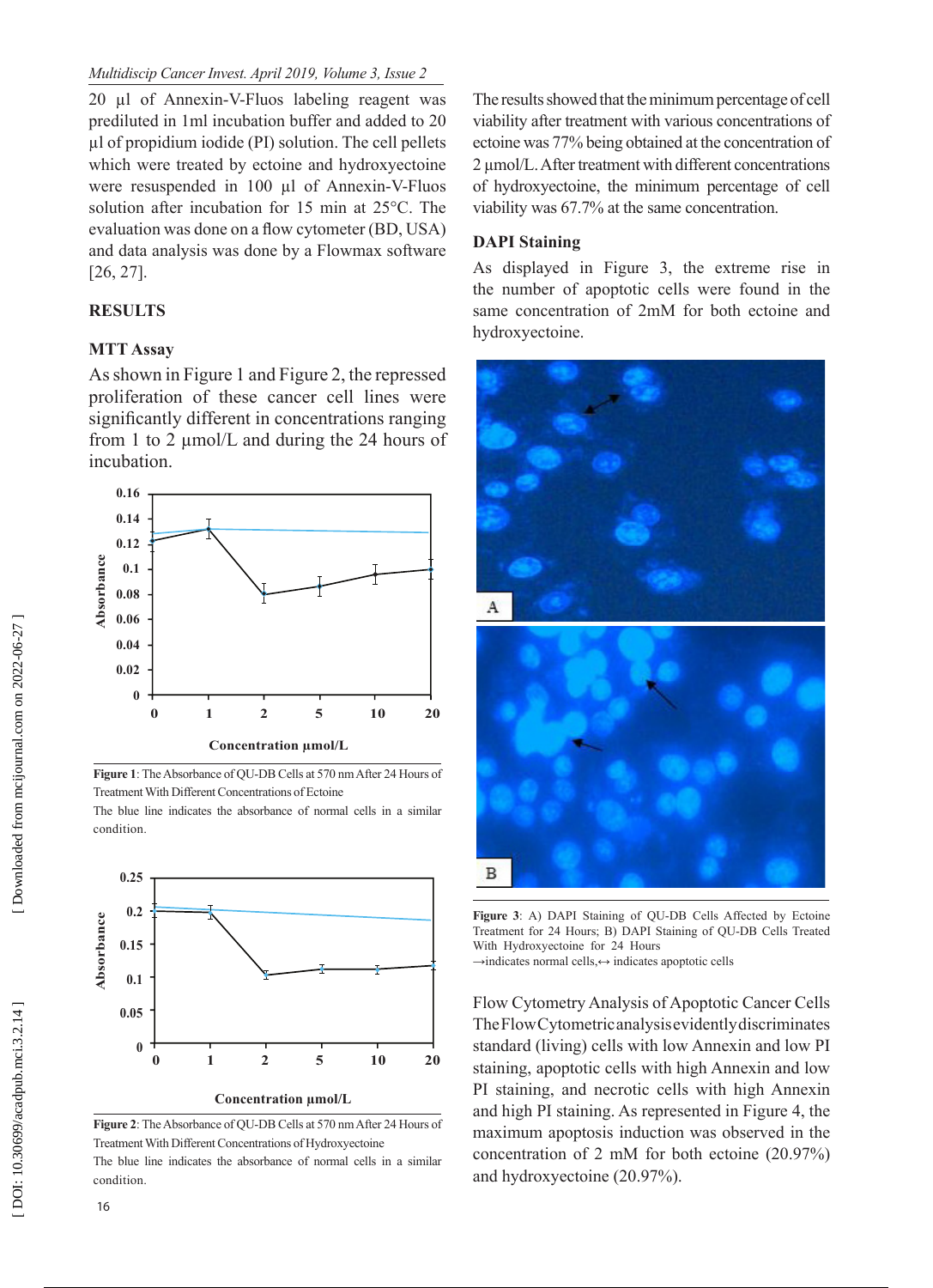

**Figure 4**: Flow Cytometry Analysis of Apoptotic QU-DB Cells

A) Control; B) Cells Treated by Ectoine; C) Cells Treated by Hydroxyectoine.

### **DISCUSSION**

The metabolites that are secreted by some microorganisms for their survival and protection, may have beneficial effects for other organisms. For example, Streptomyces produce and accumulate compatible solutes such as ectoine and hydroxyectoine for environmental stresses protection. The widespread expansion of natural metabolites such as ectoines with biologic activity and therapeutic potentialshas increased the attention of scientists. Due to the significant increase in demand for these new therapeutic agents, efforts have been made to optimize the production processes of such metabolites and allow their applications to protect macromolecules, cells, and tissues [28].

Considering the fact that compatible solutes have minor toxic potentials, this group of substances may be used in clinical trials to evaluate their efficacy in the prevention and management of lung cancer as

a substitute for old-style methods. Today, according to the new approaches in the field of biomimetics in drug delivery and treatment, these natural metabolites can be used with excellent efficiency, but without noticeable side effects [29, 30]. Also, they can be used in the design and manufacture of new anticancer nano-bio hybrid drugs [31]. It was demonstrated that ectoine and hydroxyectoine, dose-dependently reduced the viability of QU-DB cell line, the human lung cancer cell. Briefly, both ectoine and hydroxyectoine have cytotoxic effects on these cancer cells at 2mM of concentration. In addition, hydroxyectoine has more cytotoxic effects on QU-DB cells than ectoine.

Previous studies have shown that ectoine activates the MAPK A ERK1/2, intracellular signaling pathways, and cell-cell interaction [32]. Although ectoine is used as an anti-inflammatory agent in pharmaceutical sprays, the apoptotic study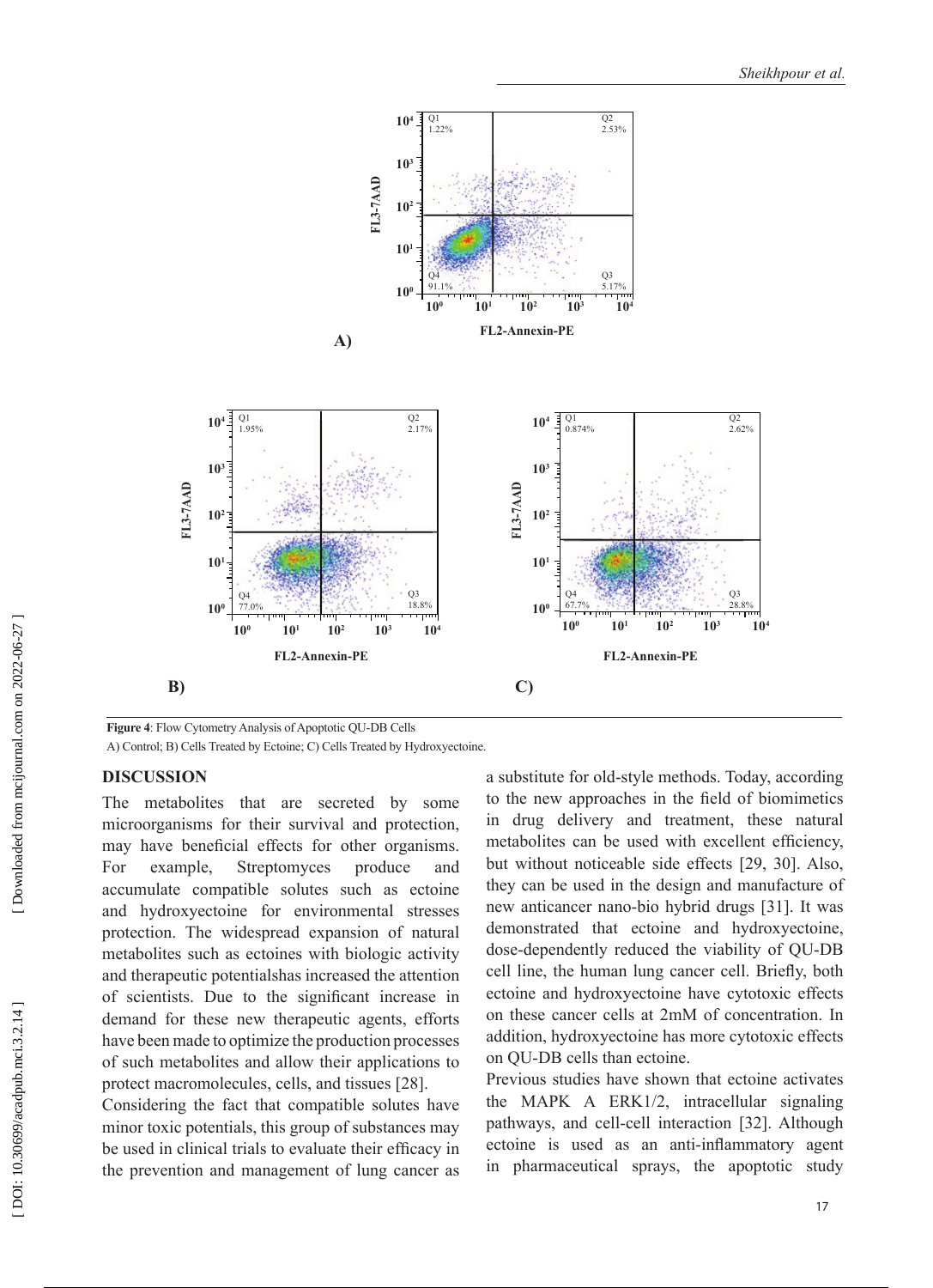on lung cancer cells was conducted for the first time. Biological, genetical, and in vivo studies will allow a deeper understanding of ectoine and hydroxyectoine roles in cell signaling pathways. Bioprocess and metabolic engineering strategies are needed prior to the clinical applications of ectoines. So, further studies such as cell signaling and in vivo investigations are under process; using controlled systems like bioreactors for process optimization. Based on the new findings of this in vitro research, we demonstrated for the first time that both ectoine and hydroxyectoine inhibited the rapid and irregular growth of lung cancer cells. However, further studies are required in animal models to find the genetic pathways involved in apoptosis.

## **ACKNOWLEDGMENTS**

The authors acknowledge the technical and equipmental supports of dr seyed davar siadat and other colleagues in department of Mycobacteriology and Pulmonary Research, Pasteur Institute of Iran.

## **CONFLICT OF INTEREST**

The authors declare that they have no conflict of interest.

# **ETHICS APPROVAL**

Not applicable.

# **REFERENCES**

- 1. Gorlova OY, Weng SF, Zhang Y, Amos CI, Spitz MR. Ag gregation of cancer among relatives of never-smoking lung cancer patients. Int J Cancer. 2007;121(1):111-8. [DOI:](http://dx.doi.org/10.1002/ijc.22615)  [10.1002/ijc.22615](http://dx.doi.org/10.1002/ijc.22615) [PMID: 17304511](http://www.ncbi.nlm.nih.gov/pubmed/17304511) .
- 2. Catelinois O, Rogel A, Laurier D, Billon S, Hemon D, Verger P, et al. Lung cancer attributable to indoor radon ex posure in france: impact of the risk models and uncertainty analysis. Environ Health Perspect. 2006;114(9):1361-6. [DOI: 10.1289/ehp.9070](http://dx.doi.org/10.1289/ehp.9070) [PMID: 16966089](http://www.ncbi.nlm.nih.gov/pubmed/16966089) .
- 3. Kabir Z, Bennett K, Clancy L. Lung cancer and urban air-pollution in Dublin: a temporal association? Irish Med J. 2007;100(2):367-9.
- 4. Jeong SJ, Koh W, Kim B, Kim SH. Are there new therapeutic options for treating lung cancer based on herbal medicines and their metabolites? J Ethnopharmacol. 2011;138(3):652-61. [DOI: 10.1016/j.jep.2011.10.018](http://dx.doi.org/10.1016/j.jep.2011.10.018) [PMID: 22032843](http://www.ncbi.nlm.nih.gov/pubmed/22032843) .
- 5. Murray N, Turrisi AT, 3rd. A review of first-line treatment for small-cell lung cancer. J Thorac Oncol. 2006;1(3):270- 8. [PMID: 17409868](http://www.ncbi.nlm.nih.gov/pubmed/17409868).
- 6. Aruajo AM, Mendez JC, Coelho AL, Sousa B, Bara ta F, Figueiredo A, et al. Phase II study of celecoxib with cisplatin plus etoposide in extensive-stage small cell lung cancer. Cancer Invest. 2009;27(4):391-6. [DOI:](http://dx.doi.org/10.1080/07357900802232756)

[10.1080/07357900802232756](http://dx.doi.org/10.1080/07357900802232756) [PMID: 19266367](http://www.ncbi.nlm.nih.gov/pubmed/19266367) .

- 7. Azim HA, Jr., Ganti AK. Treatment options for relapsed small-cell lung cancer. Anticancer Drugs. 2007;18(3):255- 61. [DOI: 10.1097/CAD.0b013e328011a547](http://dx.doi.org/10.1097/CAD.0b013e328011a547) [PMID:](http://www.ncbi.nlm.nih.gov/pubmed/17264756) [17264756](http://www.ncbi.nlm.nih.gov/pubmed/17264756) .
- 8. Qin A, Kalemkerian GP. Treatment Options for Re lapsed Small-Cell Lung Cancer: What Progress Have We Made? J Oncol Pract. 2018;14(6):369-70. [DOI: 10.1200/](http://dx.doi.org/10.1200/JOP.18.00278) <u>[JOP.18.00278](http://dx.doi.org/10.1200/JOP.18.00278)</u> [PMID: 29894661](http://www.ncbi.nlm.nih.gov/pubmed/29894661).
- 9. Clegg A, Scott DA, Hewitson P, Sidhu M, Waugh N. Clin ical and cost effectiveness of paclitaxel, docetaxel, gemcit abine, and vinorelbine in non-small cell lung cancer: a sys tematic review. Thorax. 2002;57(1):20-8. [DOI: 10.1136/](http://dx.doi.org/10.1136/thorax.57.1.20) [thorax.57.1.20](http://dx.doi.org/10.1136/thorax.57.1.20) [PMID: 11809985](http://www.ncbi.nlm.nih.gov/pubmed/11809985) .
- 10. Broker LE, Giaccone G. The role of new agents in the treatment of non-small cell lung cancer. Eur J Cancer. 2002;38(18):2347-61. PMID: 12460778
- 11. Safarzadeh E, Shotorbani SS, Baradaran B. Herbal medicine as inducers of apoptosis in cancer treatment. Adv Pharm Bull. 2014;4(Suppl 1):421. [DOI: 10.5681/](http://dx.doi.org/10.5681/apb.2014.062) [apb.2014.062](http://dx.doi.org/10.5681/apb.2014.062) [PMID: 25364657](http://www.ncbi.nlm.nih.gov/pubmed/25364657) .
- 12. Sheikhpour M, Ahangari G, Sadeghizadeh M, Deezagi A. A novel report of apoptosis in human lung carcinoma cells using selective agonist of D2-like dopamine recep tors: a new approach for the treatment of human nonsmall cell lung cancer. Int J Immunopathol Pharmacol. 2013;26(2):393-402. [DOI: 10.1177/039463201302600212](http://dx.doi.org/10.1177/039463201302600212) [PMID: 23755754](http://www.ncbi.nlm.nih.gov/pubmed/23755754).
- 13. Kempf B, Bremer E. Uptake and synthesis of compatible solutes as microbial stress responses to high-osmolality en vironments. Arch Microbiol. 1998;170(5):319-30. [PMID:](http://www.ncbi.nlm.nih.gov/pubmed/9818351) <u>[9818351](http://www.ncbi.nlm.nih.gov/pubmed/9818351)</u>.
- 14. Storz G, Hengge R. Bacterial stress responses. USA: American Society for Microbiology Press; 2010. DOI: 10.1128/9781555816841
- 15. Wood JM, Bremer E, Csonka LN, Kraemer R, Poolman B, van der Heide T, et al. Osmosensing and osmoregulatory compatible solute accumulation by bacteria. Comp Bio chem Physiol A Mol Integr Physiol. 2001;130(3):437-60. [DOI: 10.1016/S1095-6433\(01\)00442-1](http://dx.doi.org/10.1016/S1095-6433\(01\)00442-1).
- 16. Bayles DO, Wilkinson BJ. Osmoprotectants and cryopro tectants for Listeria monocytogenes. Lett Appl Microbiol. 2000;30(1):23-7. [PMID: 10728555](http://www.ncbi.nlm.nih.gov/pubmed/10728555).
- 17. Bourot S, Sire O, Trautwetter A, Touze T, Wu LF, Blanco C, et al. Glycine betaine-assisted protein folding in a lysA mu tant of Escherichia coli. J Biol Chem. 2000;275(2):1050-6. [DOI: 10.1074/jbc.275.2.1050](http://dx.doi.org/10.1074/jbc.275.2.1050) [PMID: 10625645](http://www.ncbi.nlm.nih.gov/pubmed/10625645).
- 18. Ignatova Z, Gierasch LM. Inhibition of protein aggregation in vitro and in vivo by a natural osmoprotectant. Proc Natl Acad Sci U S A. 2006;103(36):13357-61. [DOI: 10.1073/](http://dx.doi.org/10.1073/pnas.0603772103) [pnas.0603772103](http://dx.doi.org/10.1073/pnas.0603772103) [PMID: 16899544](http://www.ncbi.nlm.nih.gov/pubmed/16899544) .
- 19. Street TO, Bolen DW, Rose GD. A molecular mechanism for osmolyte-induced protein stability. Proc Natl Acad Sci U S A. 2006;103(38):13997-4002. [DOI: 10.1073/](http://dx.doi.org/10.1073/pnas.0606236103) [pnas.0606236103](http://dx.doi.org/10.1073/pnas.0606236103) [PMID: 16968772](http://www.ncbi.nlm.nih.gov/pubmed/16968772).
- 20. Chattopadhyay MK, Kern R, Mistou MY, Dandekar AM, Uratsu SL, Richarme G. The chemical chaperone proline relieves the thermosensitivity of a dnaK deletion mutant